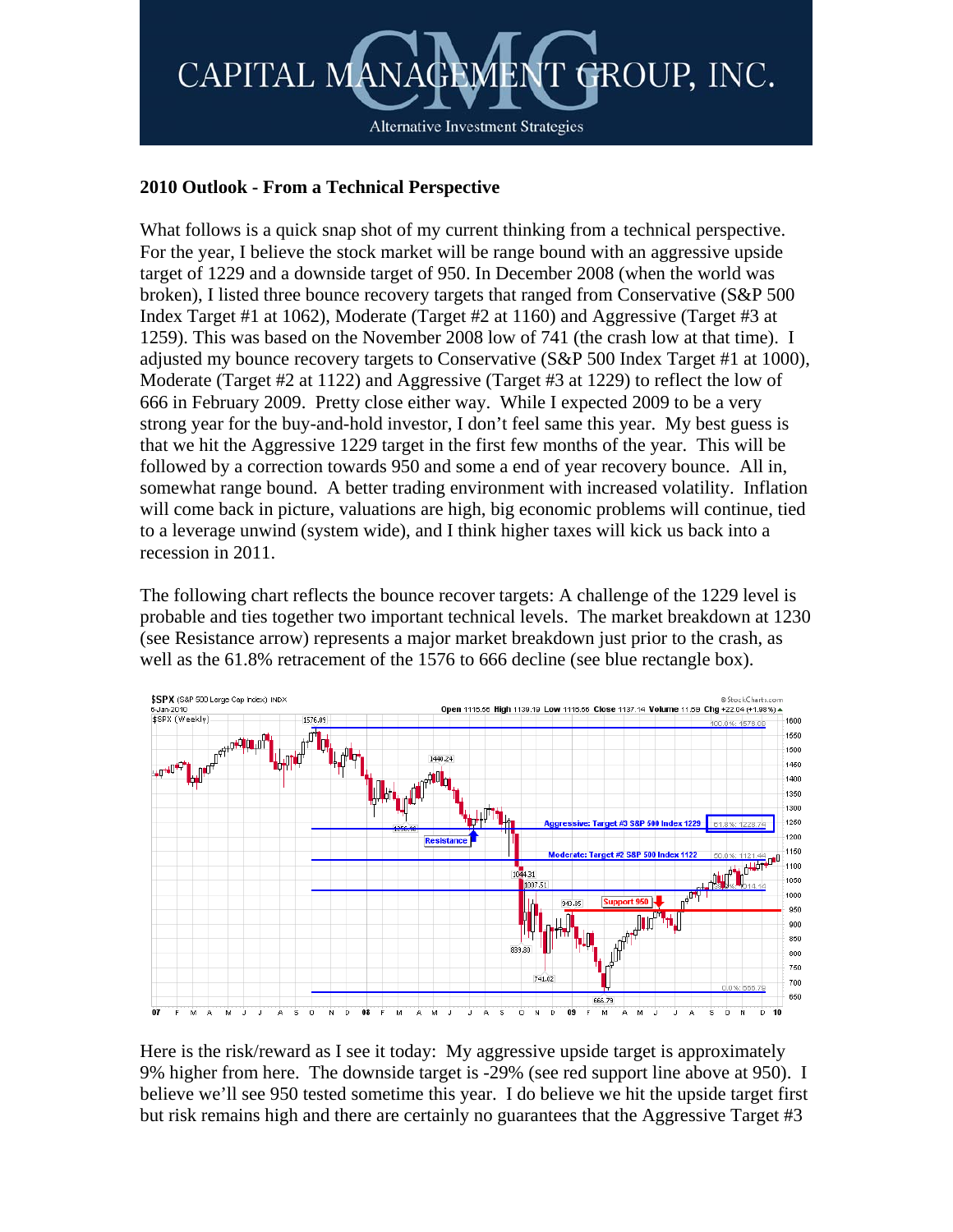is reached. The key question is how much risk one is willing to take from this point in time moving forward.

I've previously noted that crash recovery bounces are explosive and are a supply/demand phenomena (on average 50-60% in 7.5 months). That has now occurred (the S&P is up nearly 70% from the 666 low and we are more than 7.5 months from the Feb. low). Sideline cash has declined to levels last seen at the market high in 2007. Money has moved back into the game and with sellers long since sidelined, the rally has been explosive. That is normal post-crash behavior. Technically, markets tend to retrace 38.2%, 50% or 61.8% of a prior move, up or down.

My moderate target was set at 1122 when everyone thought the world was broken (and it was broken – see my newsletter ["December 23, 2008: You Will Get The Chance"\)](http://cmgfunds.net/public/market_commentary.asp). While nearly all of my personal investments are in our various alternative investment programs, I do have a personal 401k that I trade tactically. As most investors typically have some traditional portfolio (buy-and-hold) exposure allocated to the stock market, it is with this thinking that I share my 401k investment game plan. I recently moved my 401k to cash and I will sit patiently and look to re-enter the equity markets when everyone else is selling (it will happen again – just not sure when that will be – my guess is sometime in the fall). Of course, I'll reassess as the year moves forward. I've had a great run since I positioned my 401k aggressively during the crash. It was substantial and I'm content. I believe that I'll get an opportunity to re-enter the market at lower levels. My exit was tied to the 50% retracement level, the 7.5 months post-crash low, and investor optimism. My re-entry trigger will be tied to excessive investor pessimism (fear) and probable support levels. "Buy when everyone else is selling" and then "Sell when everyone else is buying". I believe this is a good survival plan for long-term secular bear markets. Ultimately when valuations reach attractive levels, I'll switch back to a longterm secular bull market approach for my 401k. For now, I don't believe that buy-andhold will work. My advice is to trade the equity portion of your portfolio more tactically; tied to investor sentiment extremes and logical support and resistance levels. Invest in tax free bonds of shorter duration and have exposure to alternative trading strategies. (From time to time I'll send out the Investor Sentiment charts that I follow).

Our world, and certainly the US, is moving through a massive debt bubble unwind. This simply takes time. To expect the violent straight up market move to continue would be counter to historical behavior patterns. In summary, for 2010 I see a range bound market between 1229 and 950. Risk could prove to be greater than expected.

Below is a long-term monthly S&P 500 Index chart from 1982 to present. Several things to note: First, the decline from the October 2007 high of 1576 retraced almost exactly 61.8% of the previous bull market run to a low of 666. Also, I've noted three periods of relatively unusual straight up and appreciable market movements (blue highlighted boxes). Two of those periods occurred in the secular bull market period of 1982 to 2000. These periods generally prove to be more difficult for active trading strategies and tend not to last. I believe we'll see volatility pick up in 2010 and return to a more favorable trading environment. I'm excited for the year ahead.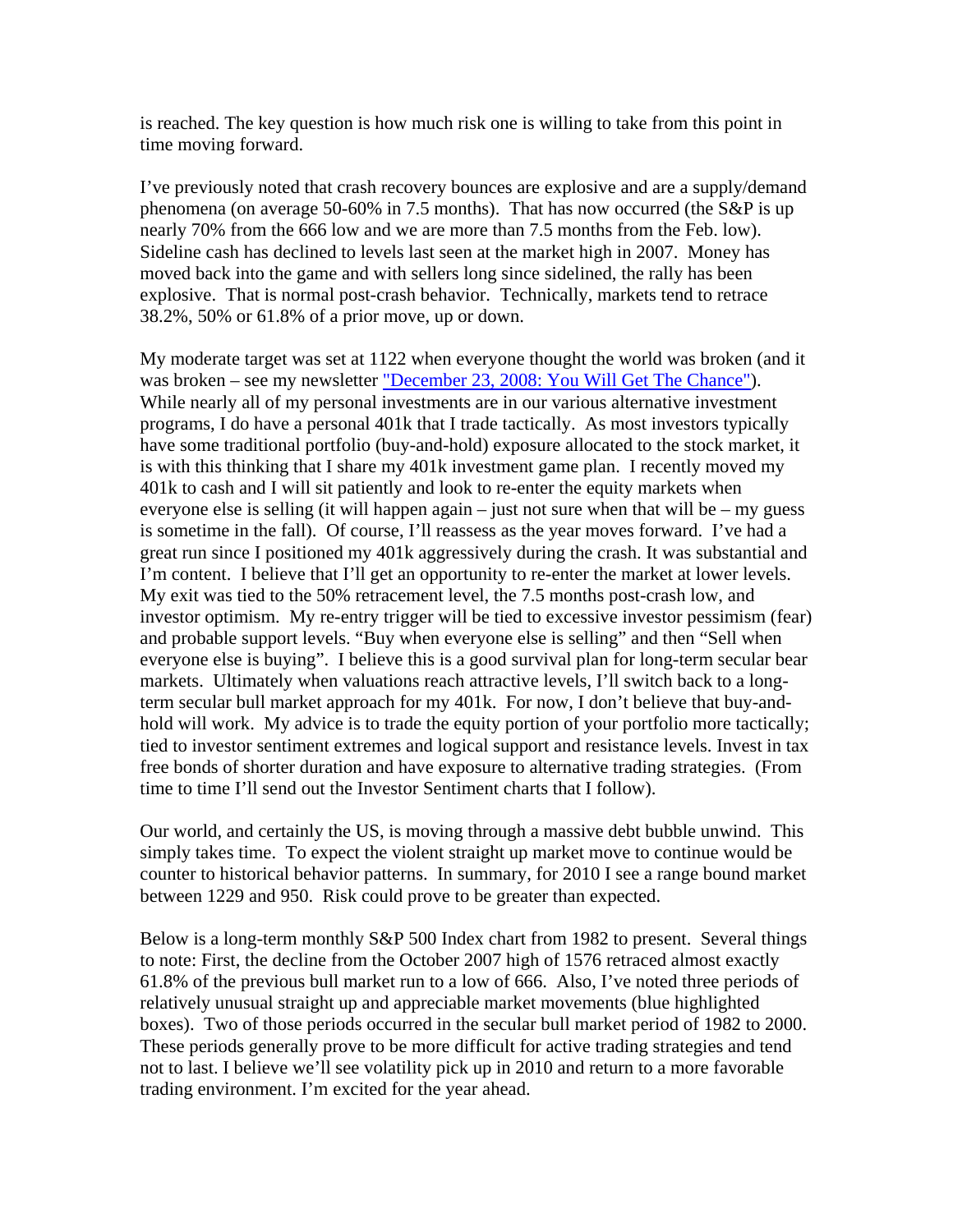

Wishing you and your family a very Happy New Year.

With kind regards, Steve

Stephen B. Blumenthal President, CEO CMG Capital Management Group, Inc. 150 N. Radnor Chester Road, Suite A150 Radnor, PA 19087 steve@cmgfunds.net 610-989-9090 Phone 610-989-9092 Fax www.cmgfunds.net

## Important Disclosure Information

This message (and any associated files) is intended only for the use of the individual or entity to which it is addressed and may contain information that is confidential or subject to copyright. If you are not the intended recipient, you are hereby notified that any dissemination, copying or distribution of this message, or files associated with this message is strictly prohibited. If you have received this message in error, please notify us immediately by replying to the message and deleting it from your computer.

Please remember that past performance may not be indicative of future results. Different types of investments involve varying degrees of risk, and there can be no assurance that the future performance of any specific investment, investment strategy, or product made reference to directly or indirectly in this document will be profitable, equal any corresponding indicated historical performance level(s), or be suitable for your portfolio. Due to various factors, including changing market conditions, the content may no longer be reflective of current opinions or positions. Moreover, you should not assume that any